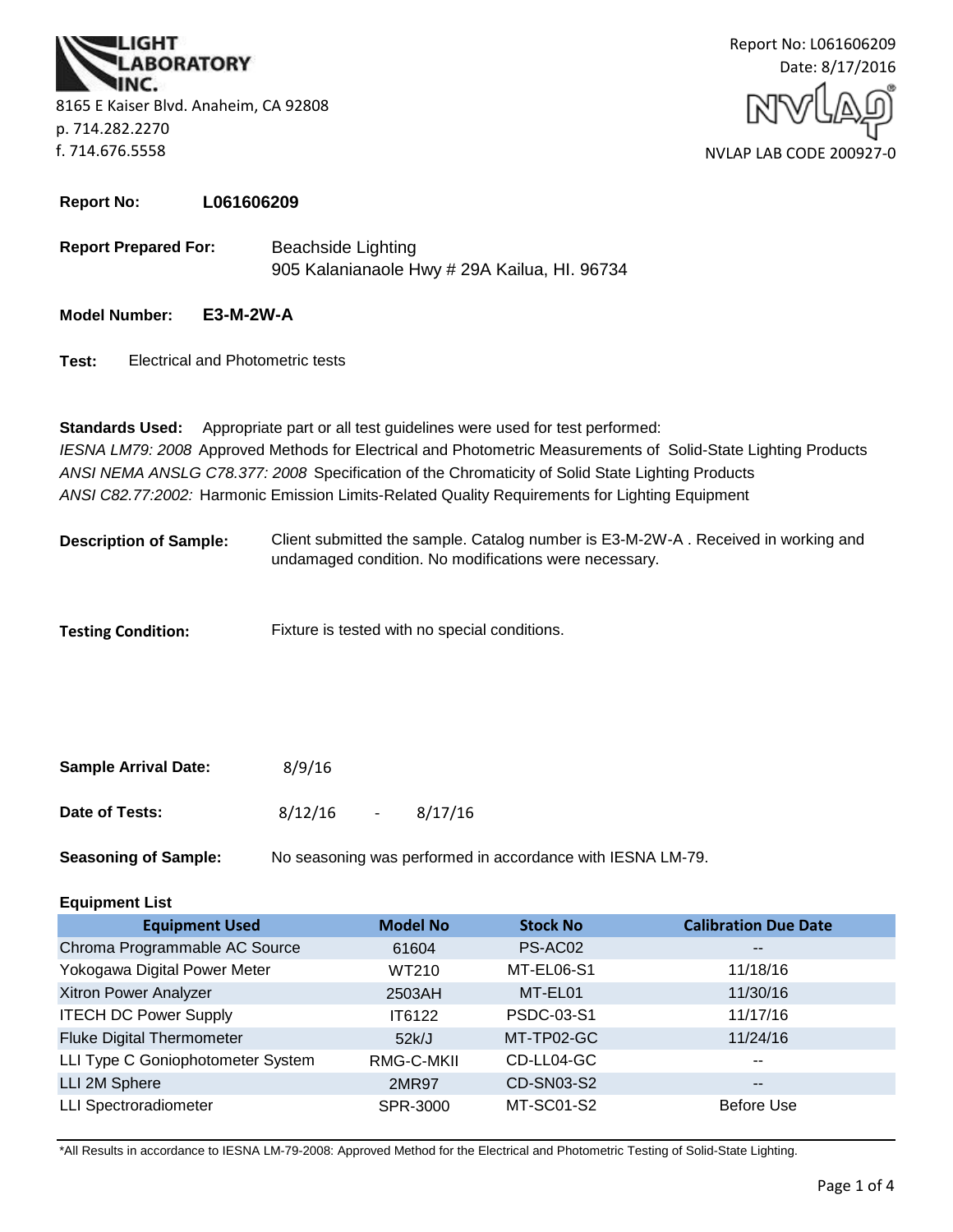

8165 E Kaiser Blvd. Anaheim, CA 92808 p. 714.282.2270 f. 714.676.5558

Report No: L061606209 Date: 8/17/2016

NVLAP LAB CODE 200927-0

| <b>Test Summary</b>                      |                           |
|------------------------------------------|---------------------------|
| <b>Manufacturer:</b>                     | <b>Beachside Lighting</b> |
| <b>Model Number:</b>                     | E3-M-2W-A                 |
| <b>Driver Model Number:</b>              | N/A                       |
| <b>Total Lumens:</b>                     | 5.60                      |
| Input Voltage (VAC/60Hz):                | 12.00                     |
| <b>Input Current (Amp):</b>              | 0.26                      |
| Input Power (W):                         | 2.24                      |
| <b>Input Power Factor:</b>               | 0.71                      |
| <b>Current ATHD @ 12V(%):</b>            | 90%                       |
| <b>Current ATHD @ 277V(%):</b>           | N/A                       |
| <b>Efficacy:</b>                         | 3                         |
| <b>Color Rendering Index (CRI):</b>      | $-23$                     |
| <b>Correlated Color Temperature (K):</b> | 1500                      |
| <b>Chromaticity Coordinate x:</b>        | 0.5952                    |
| <b>Chromaticity Coordinate y:</b>        | 0.4034                    |
| Ambient Temperature (°C):                | 25.0                      |
| <b>Stabilization Time (Hours):</b>       | 1:05                      |
| <b>Total Operating Time (Hours):</b>     | 2:05                      |
| Off State Power(W):                      | 0.00                      |



FIG. 1 LUMINAIRE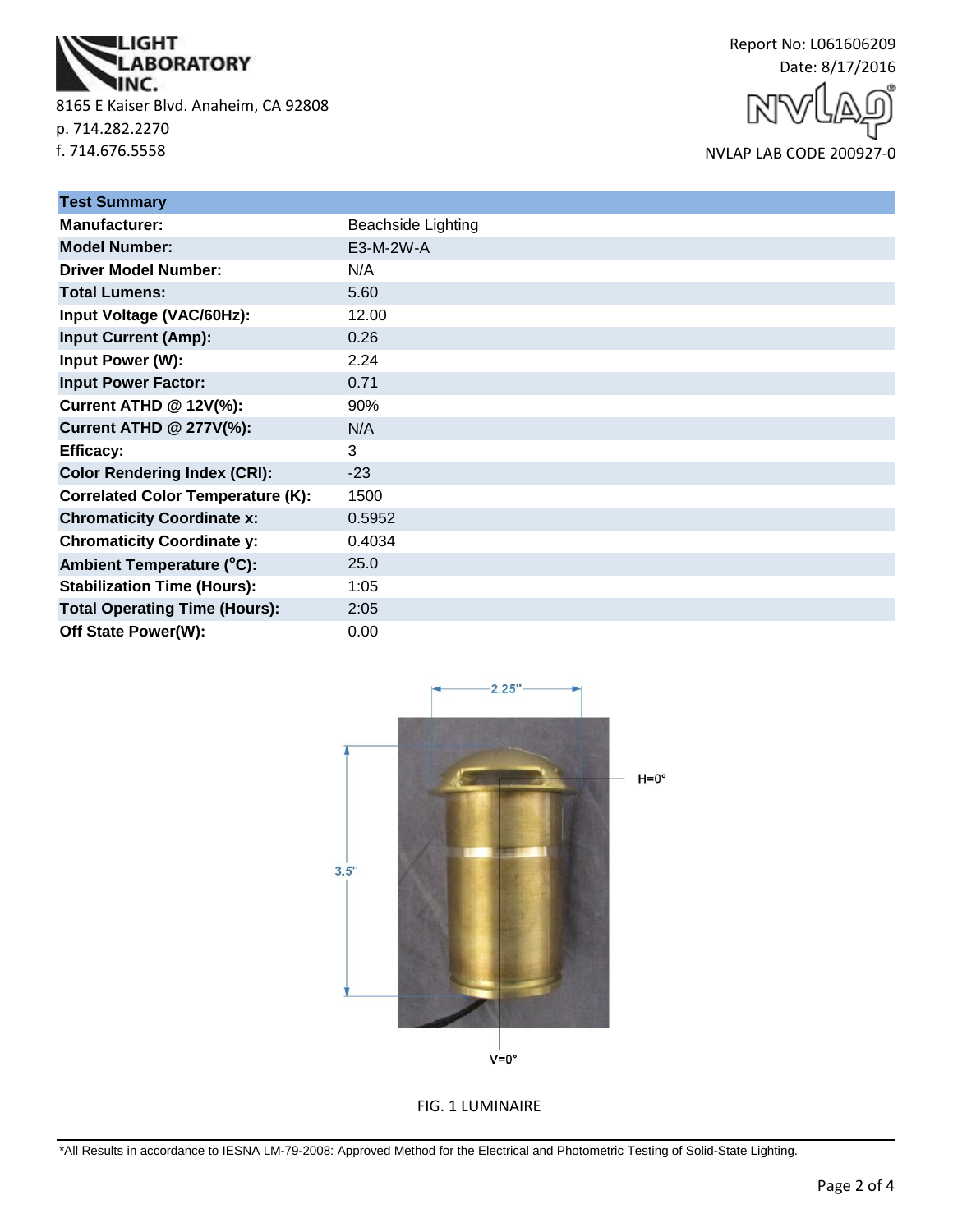NC. 8165 E Kaiser Blvd. Anaheim, CA 92808 p. 714.282.2270 f. 714.676.5558

**ABORATORY** 

**IGHT** 





|                | 1.0 |                                                                               |     |        |     | <b>Spectral Power</b> |     |        |     |        |     |        |
|----------------|-----|-------------------------------------------------------------------------------|-----|--------|-----|-----------------------|-----|--------|-----|--------|-----|--------|
|                | 0.8 |                                                                               |     |        |     |                       |     |        |     |        |     |        |
| Percent Output | 0.6 |                                                                               |     |        |     |                       |     |        |     |        |     |        |
|                |     |                                                                               |     |        |     |                       |     |        |     |        |     |        |
|                | 0.4 |                                                                               |     |        |     |                       |     |        |     |        |     |        |
|                | 0.2 |                                                                               |     |        |     |                       |     |        |     |        |     |        |
|                | 0.0 |                                                                               |     |        |     |                       |     |        |     |        |     |        |
|                |     | 430<br>480<br>530<br>580<br>630<br>680<br>380<br>730<br>780<br>Wavelength(nm) |     |        |     |                       |     |        |     |        |     |        |
| Wavelength     |     | $W/m2$ nm                                                                     | 440 | 0.0000 | 510 | 0.0000                | 580 | 0.1930 | 650 | 0.0010 | 720 | 0.0000 |
| 380            |     | 0.0013                                                                        | 450 | 0.0000 | 520 | 0.0000                | 590 | 0.6240 | 660 | 0.0008 | 730 | 0.0000 |
| 390            |     | 0.0015                                                                        | 460 | 0.0007 | 530 | 0.0012                | 600 | 1.0000 | 670 | 0.0008 | 740 | 0.0000 |
| 400            |     | 0.0000                                                                        | 470 | 0.0000 | 540 | 0.0010                | 610 | 0.1854 | 680 | 0.0000 | 750 | 0.0009 |
| 410            |     | 0.0002                                                                        | 480 | 0.0000 | 550 | 0.0037                | 620 | 0.0284 | 690 | 0.0009 | 760 | 0.0005 |
| 420            |     | 0.0016                                                                        | 490 | 0.0001 | 560 | 0.0126                | 630 | 0.0062 | 700 | 0.0009 | 770 | 0.0000 |
| 430            |     | 0.0000                                                                        | 500 | 0.0000 | 570 | 0.0579                | 640 | 0.0017 | 710 | 0.0009 | 780 | 0.0007 |

#### **CRI & CCT**

| X               | 0.5952    |  |  |  |
|-----------------|-----------|--|--|--|
| y               | 0.4034    |  |  |  |
| u'              | 0.3580    |  |  |  |
| ${\bf v}'$      | 0.5459    |  |  |  |
| <b>CRI</b>      | $-22.60$  |  |  |  |
| <b>CCT</b>      | 1500      |  |  |  |
| Duv             | 0.00884   |  |  |  |
| <b>R</b> Values |           |  |  |  |
| R1              | $-34.34$  |  |  |  |
| R <sub>2</sub>  | 54.30     |  |  |  |
| R <sub>3</sub>  | 13.49     |  |  |  |
| R4              | $-70.57$  |  |  |  |
| <b>R5</b>       | $-41.74$  |  |  |  |
| R <sub>6</sub>  | 46.38     |  |  |  |
| R7              | $-10.40$  |  |  |  |
| R8              | $-137.73$ |  |  |  |
| R9              | -387.48   |  |  |  |
| <b>R10</b>      | 34.15     |  |  |  |
| <b>R11</b>      | $-95.81$  |  |  |  |
| <b>R12</b>      | $-0.83$   |  |  |  |
| <b>R13</b>      | $-14.35$  |  |  |  |
| <b>R14</b>      | 43.74     |  |  |  |

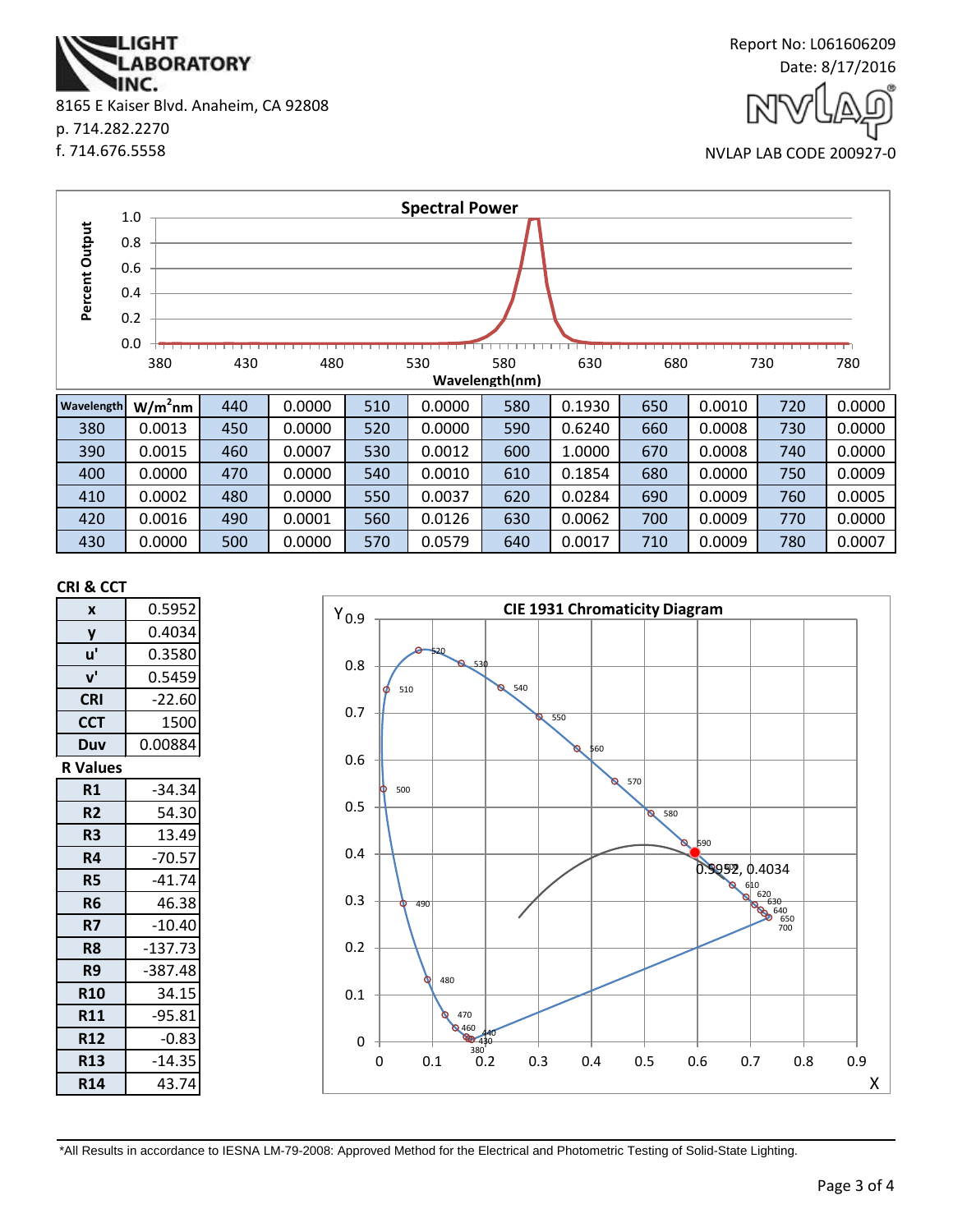



#### **Test Methods**

#### **Photometric Measurements - Goniophotometer**

A Custom Light Laboratory Type C Rotating Mirror Goniophotometer was used to measure candelas(intensity) at each angle of distribution as defined by IESNA for the appropriate fixture type.

Ambient temperature is set to 25<sup>°</sup>C and is measured from the center of the fixture, within 1ft from the outside of the fixture. Temperature is maintained at  $25^{\circ}$ C throughout the testing process and the sample is stabilized for at least 30mins and longer as necessary for the sample to achieve stabilization.

Electrical measurements are measured using the listed equipment.

#### **Spectral Measurements - Integrating Sphere**

A Sensing Spectroradiometer SPR-3000, in conjunction with Light Laboratory 2 meter integrating sphere was used to measure chromaticity coordinates, correlated color temperature(CCT) and the color rendering index(CRI) for each sample.

Ambient temperature is set to  $25^{\circ}$ C and is measured from the center of the fixture, within 1ft from the outside of the fixture. Temperature is maintained at  $25^{\circ}$ C throughout the testing process and the sample is stabilized for at least 30mins and longer as necessary for the sample to achieve stabilization.

Electrical measurements are measured using the listed equipment.

Disclaimers:

This report must not be used by the customer to claim product certification, approval or endorsement by NVLAP, NIST or any agency of Federal Government.

Report Prepared by : Keyur Patel

Test Report Released by:

UME

Engineering Manager **Contains a Strutter Contains a Container Contains A**uality Assurance Jeff Ahn Steve Kang

Test Report Reviewed by:

auchs

*\*Attached are photometric data reports. Total number of pages: 12*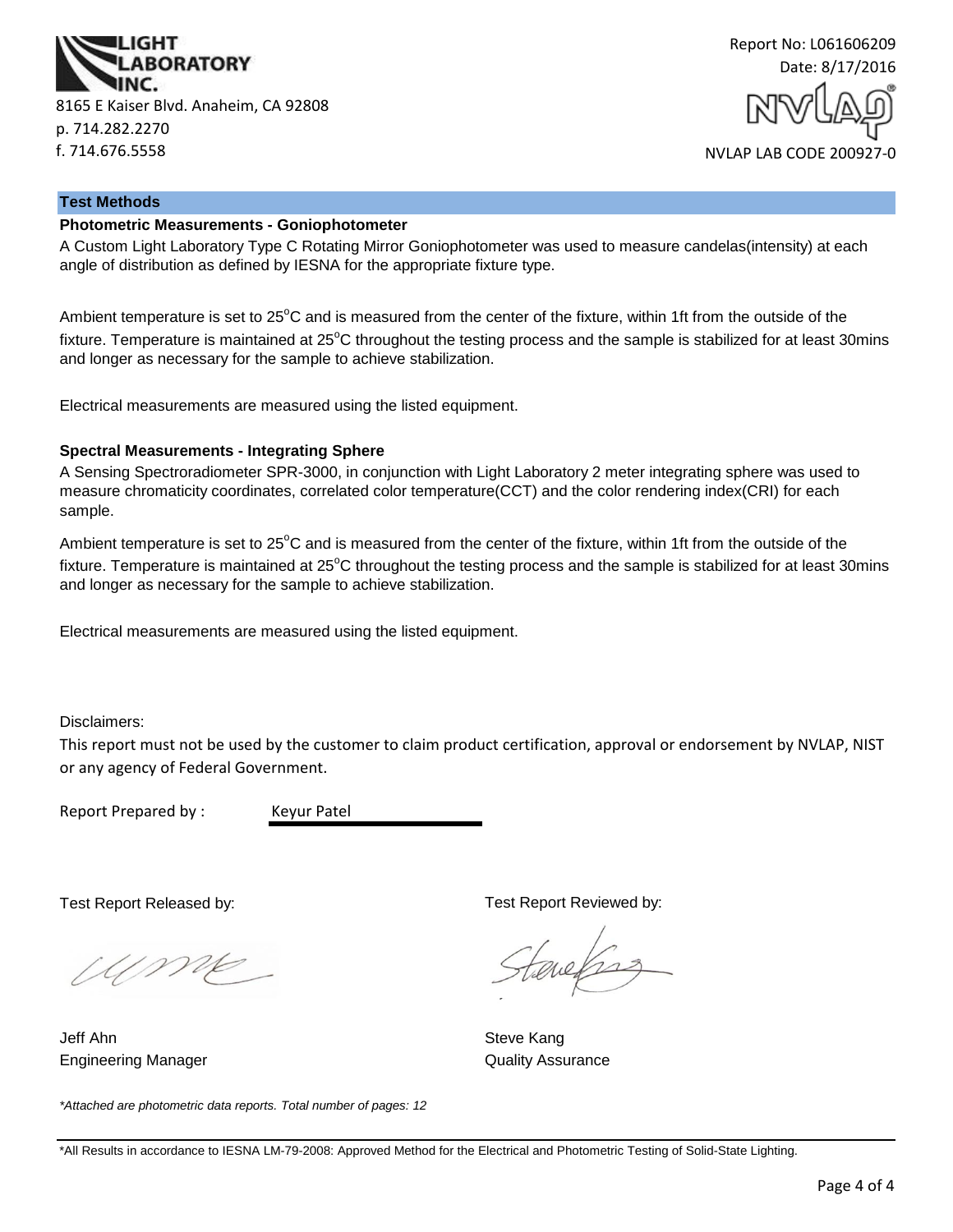**LIGHT<br>'LABORATORY** 8165 E. Kaiser Blvd. Anaheim, CA 92808 p. 714.282.2270 f. 714.676.5558

# **Photometric Test Report**

#### **IES ROAD REPORT PHOTOMETRIC FILENAME : L061606209.IES**

#### **DESCRIPTIVE INFORMATION (From Photometric File)**

IESNA:LM-63-2002 [TEST] L061606209 [TESTLAB] LIGHT LABORATORY, INC. [ISSUEDATE] 8/17/2016 [MANUFAC] Beachside Lighting [LUMCAT] E3-M-2W-A [LUMINAIRE] Marker Light [BALLASTCAT] N/A [LAMPPOSITION] 0,0 [LAMPCAT] N/A [OTHER] INDICATING THE CANDELA VALUES ARE ABSOLUTE AND [MORE] SHOULD NOT BE FACTORED FOR DIFFERENT LAMP RATINGS. [INPUT] 12VAC, 2.24W [TEST PROCEDURE] IESNA:LM-79-08

#### **CHARACTERISTICS**

| <b>IES Classification</b>                       | Type IV                       |
|-------------------------------------------------|-------------------------------|
| Longitudinal Classification                     | Very Long                     |
| Lumens Per Lamp                                 | N.A. (absolute)               |
| <b>Total Lamp Lumens</b>                        | N.A. (absolute)               |
| Luminaire Lumens                                | 6                             |
| Downward Total Efficiency                       | N.A. (absolute)               |
| <b>Total Luminaire Efficiency</b>               | N.A. (absolute)               |
| Luminaire Efficacy Rating (LER)                 | 2                             |
| <b>Total Luminaire Watts</b>                    | 2.24                          |
| <b>Ballast Factor</b>                           | 1.00                          |
| Upward Waste Light Ratio                        | 0.81                          |
| Maximum Candela                                 | 1.36                          |
| Maximum Candela Angle                           | 90H 92.5V                     |
| Maximum Candela (<90 Degrees Vertical)          | 1.22                          |
| Maximum Candela Angle (<90 Degrees Vertical)    | 90H 87.5V                     |
| Maximum Candela At 90 Degrees Vertical          | 1.34 (22.3% Luminaire Lumens) |
| Maximum Candela from 80 to <90 Degrees Vertical | 1.22 (20.3% Luminaire Lumens) |
| Cutoff Classification (deprecated)              | N.A. (absolute)               |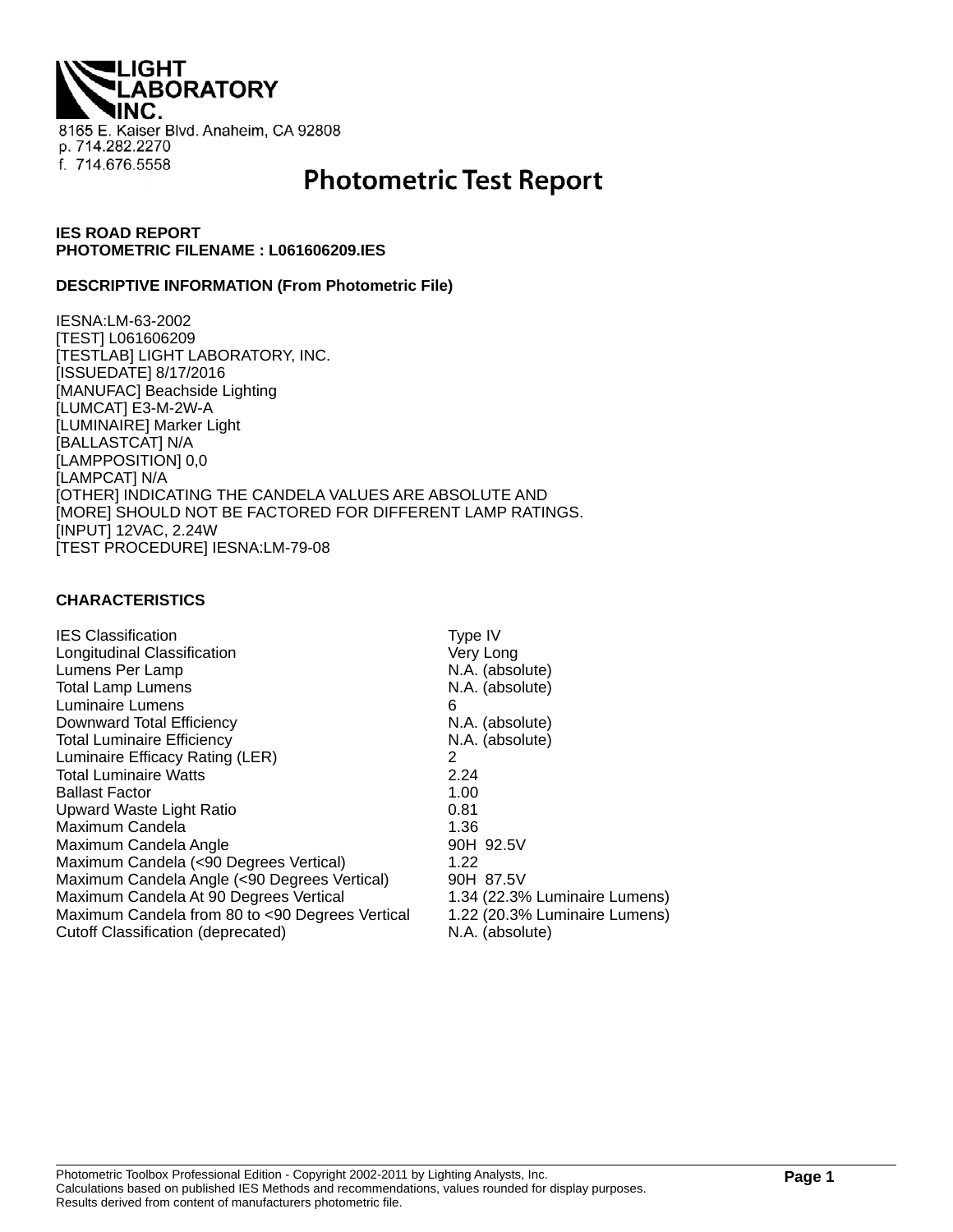#### **LUMINAIRE CLASSIFICATION SYSTEM (LCS)**

#### **ZONAL LUMEN SUMMARY**

90-180 81.3 110-180 44.3 0-180 99.9

|                               | Lumens          | % Lamp | % Luminaire | Zone     | $\%$ |
|-------------------------------|-----------------|--------|-------------|----------|------|
| FL - Front-Low (0-30)         | 0.0             | N.A.   | 0.0         |          |      |
| FM - Front-Medium (30-60)     | 0.0             | N.A.   | 0.0         | $0 - 20$ | 0    |
| FH - Front-High (60-80)       | 0.1             | N.A.   | 2.1         | $0 - 30$ | 0    |
| FVH - Front-Very High (80-90) | 0.4             | N.A.   | 7.2         | $0 - 40$ | 0    |
| BL - Back-Low (0-30)          | 0.0             | N.A.   | 0.0         | $0 - 60$ | 0    |
| BM - Back-Medium (30-60)      | 0.0             | N.A.   | 0.0         | $0 - 80$ | 4.3  |
| BH - Back-High (60-80)        | 0.1             | N.A.   | 2.1         | $0 - 90$ | 18.8 |
| BVH - Back-Very High (80-90)  | 0.4             | N.A.   | 7.2         | 10-90    | 18.8 |
| UL - Uplight-Low (90-100)     | 1.2             | N.A.   | 20.9        | 20-40    | 0    |
| UH - Uplight-High (100-180)   | 3.4             | N.A.   | 60.3        | 20-50    | 0    |
|                               |                 |        |             | 40-70    | 0.7  |
| Total                         | 5.6             | N.A.   | 100.0       | 60-80    | 4.3  |
|                               |                 |        |             | 70-80    | 3.6  |
| <b>BUG Rating</b>             | <b>B0-U1-G0</b> |        |             | 80-90    | 14.5 |
|                               |                 |        |             | 90-110   | 37   |
|                               |                 |        |             | $90-120$ | 51.1 |
|                               |                 |        |             | 90-130   | 63.1 |
|                               |                 |        |             | 90-150   | 76.1 |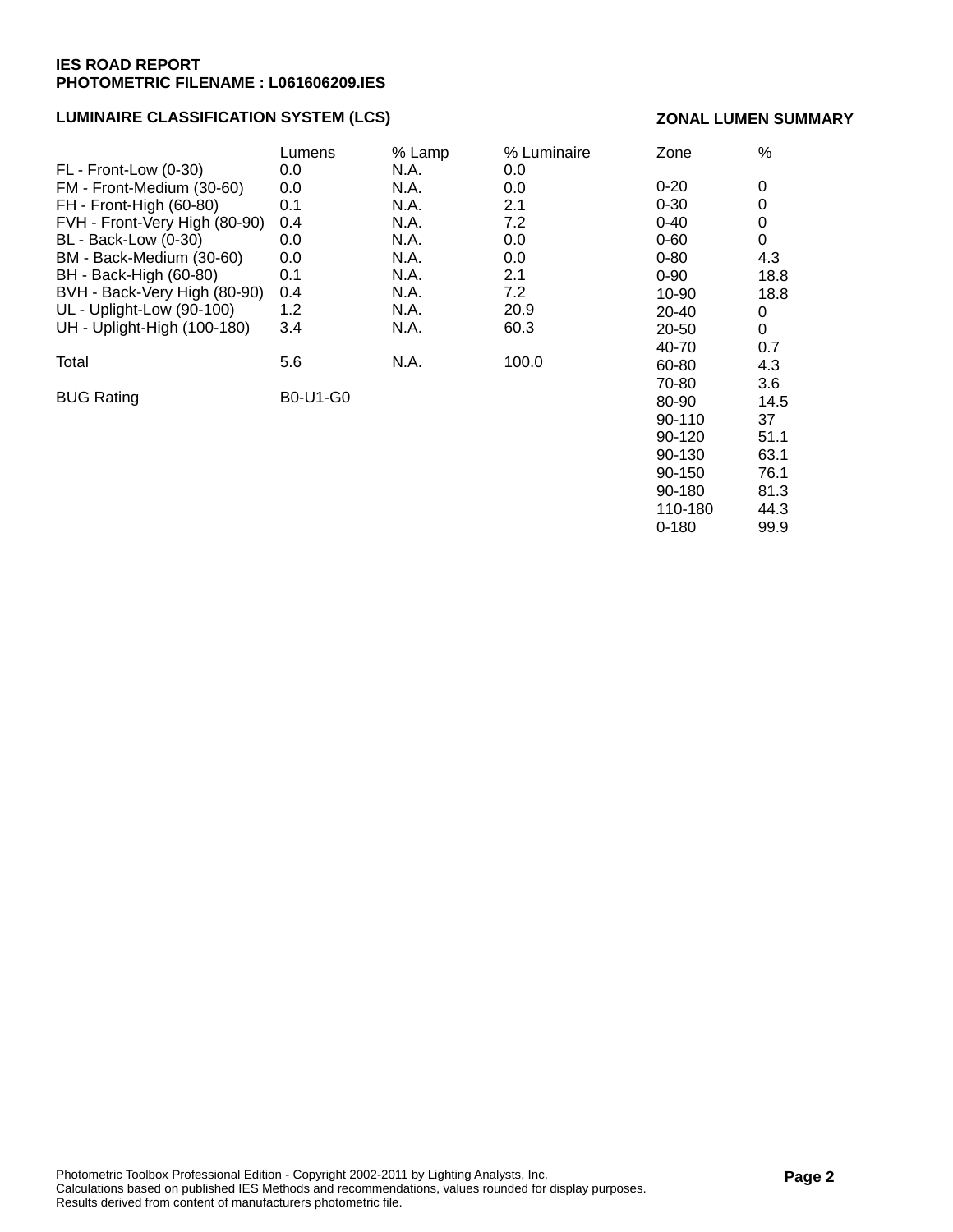#### **CANDELA TABULATION**

#### **Vert. Horizontal Angles Angles**

| Angles         |                  |                          |              |              |              |              |              |              |              |              |
|----------------|------------------|--------------------------|--------------|--------------|--------------|--------------|--------------|--------------|--------------|--------------|
|                | $\frac{0}{0.00}$ | $\frac{5}{0.00}$         | 10           | 15           | 20           | 25           | 30           | 35           | 40           | 45           |
| 0.0            |                  |                          | 0.00         | 0.00         | 0.00         | 0.00         | 0.00         | 0.00         | 0.00         | 0.00         |
| 10.0           | 0.00             | 0.00                     | 0.00         | 0.00         | 0.00         | 0.00         | 0.00         | 0.00         | 0.00         | 0.00         |
| 20.0           | 0.00             | 0.00                     | 0.00         | 0.00         | 0.00         | 0.00         | 0.00         | 0.00         | 0.00         | 0.00         |
| 30.0           | 0.00             | 0.00                     | 0.00         | 0.00         | 0.00         | 0.00         | 0.00         | 0.00         | 0.00         | 0.00         |
| 35.0           | 0.00             | 0.00                     | 0.00         | 0.00         | 0.00         | 0.00         | 0.00         | 0.00         | 0.00         | 0.00         |
| 40.0           | 0.00             | 0.00                     | 0.00         | 0.00         | 0.00         | 0.00         | 0.00         | 0.00         | 0.00         | 0.00         |
| 45.0           | 0.00             | 0.00                     | 0.00         | 0.00         | 0.00         | 0.00         | 0.00         | 0.00         | 0.00         | 0.00         |
| 50.0           | 0.00             | 0.00                     | 0.00         | 0.00         | 0.00         | 0.00         | 0.00         | 0.00         | 0.00         | 0.00         |
| 55.0           | 0.00             | 0.00                     | 0.00         | 0.00         | 0.00         | 0.00         | 0.00         | 0.00         | 0.00         | 0.00         |
| 60.0           | 0.00             | 0.00                     | 0.00         | 0.00         | 0.00         | 0.00         | 0.00         | 0.00         | 0.00         | 0.00         |
| 65.0           | 0.00             | 0.00                     | 0.00         | 0.00         | 0.02         | 0.03         | 0.04         | 0.03         | 0.04         | 0.04         |
| 70.0           | 0.00             | 0.00                     | 0.03         | 0.03         | 0.04         | 0.04         | 0.06         | 0.06         | 0.06         | 0.06         |
| 72.5           | 0.00             | 0.03                     | 0.04         | 0.05         | 0.07         | 0.10         | 0.10         | 0.10         | 0.10         | 0.10         |
| 75.0           | 0.00             | 0.03                     | 0.04         | 0.06         | 0.10         | 0.14         | 0.16         | 0.16         | 0.16         | 0.16         |
| 77.5           | 0.07             | 0.07                     | 0.09         | 0.11         | 0.21         | 0.27         | 0.29         | 0.26         | 0.23         | 0.22         |
| 80.0           | 0.12             | 0.10                     | 0.11         | 0.17         | 0.34         | 0.43         | 0.44         | 0.38         | 0.31         | 0.30         |
| 82.5           | 0.28             | 0.23                     | 0.18         | 0.28         | 0.49         | 0.61         | 0.62         | 0.53         | 0.42         | 0.37         |
| 85.0           | 0.63             | 0.47                     | 0.36         | 0.46         | 0.72         | 0.83         | 0.79         | 0.70         | 0.53         | 0.47         |
| 87.5           | 0.99             | 0.90                     | 0.79         | 0.84         | 0.99         | 1.02         | 0.97         | 0.83         | 0.63         | 0.55         |
| 90.0           | 1.24             | 1.22                     | 1.17         | 1.17         | 1.18         | 1.15         | 1.09         | 0.93         | 0.70         | 0.60         |
| 92.5           | 1.32             | 1.34                     | 1.31         | 1.28         | 1.23         | 1.19         | 1.13         | 0.96         | 0.72         | 0.63         |
| 95.0           | 1.30<br>1.22     | 1.30                     | 1.28         | 1.24         | 1.20         | 1.16         | 1.10         | 0.93<br>0.88 | 0.73         | 0.64         |
| 97.5           | 1.06             | 1.21<br>1.05             | 1.20<br>1.05 | 1.15<br>1.03 | 1.11<br>1.01 | 1.08<br>0.97 | 1.03<br>0.92 | 0.80         | 0.71<br>0.67 | 0.64         |
| 100.0<br>102.5 | 0.97             | 0.99                     | 0.99         | 0.97         | 0.92         | 0.90         | 0.84         | 0.74         | 0.64         | 0.64<br>0.61 |
| 105.0          | 0.96             | 0.97                     | 0.99         | 0.96         | 0.90         | 0.84         | 0.78         | 0.70         | 0.63         | 0.59         |
| 107.5          | 0.97             | 0.98                     | 1.02         | 0.96         | 0.87         | 0.84         | 0.78         | 0.68         | 0.60         | 0.57         |
| 110.0          | 0.99             | 1.00                     | 1.00         | 0.95         | 0.88         | 0.83         | 0.77         | 0.67         | 0.60         | 0.57         |
| 115.0          | 0.99             | 0.99                     | 0.97         | 0.92         | 0.87         | 0.81         | 0.76         | 0.67         | 0.59         | 0.57         |
| 120.0          | 0.96             | 0.96                     | 0.94         | 0.90         | 0.86         | 0.80         | 0.74         | 0.64         | 0.58         | 0.56         |
| 125.0          | 0.92             | 0.93                     | 0.90         | 0.88         | 0.83         | 0.79         | 0.70         | 0.64         | 0.56         | 0.53         |
| 130.0          | 0.82             | 0.82                     | 0.80         | 0.77         | 0.74         | 0.69         | 0.64         | 0.56         | 0.50         | 0.49         |
| 135.0          | 0.70             | 0.70                     | 0.69         | 0.65         | 0.63         | 0.58         | 0.55         | 0.50         | 0.44         | 0.43         |
| 140.0          | 0.61             | 0.60                     | 0.58         | 0.57         | 0.55         | 0.52         | 0.48         | 0.44         | 0.41         | 0.39         |
| 145.0          | 0.52             | 0.52                     | 0.50         | 0.50         | 0.47         | 0.45         | 0.42         | 0.39         | 0.37         | 0.37         |
| 150.0          | 0.47             | 0.45                     | 0.45         | 0.44         | 0.43         | 0.40         | 0.39         | 0.37         | 0.35         | 0.35         |
| 155.0          | 0.40             | 0.40                     | 0.41         | 0.39         | 0.37         | 0.37         | 0.36         | 0.36         | 0.34         | 0.33         |
| 160.0          | 0.38             | 0.37                     | 0.37         | 0.37         | 0.36         | 0.35         | 0.33         | 0.32         | 0.32         | 0.31         |
| 165.0          | 0.35             | 0.34                     | 0.34         | 0.32         | 0.32         | 0.32         | 0.32         | 0.32         | 0.30         | 0.30         |
| 170.0          | 0.30             | 0.30                     | 0.29         | 0.29         | 0.28         | 0.29         | 0.27         | 0.28         | 0.29         | 0.29         |
| 175.0          | 0.26             | 0.25                     | 0.25         | 0.24         | 0.25         | 0.25         | 0.25         | 0.25         | 0.24         | 0.24         |
| 180.0          | 0.00             | 0.00                     | 0.00         | 0.00         | 0.00         | 0.00         | 0.00         | 0.00         | 0.00         | 0.00         |
| Vert.          |                  | <b>Horizontal Angles</b> |              |              |              |              |              |              |              |              |
| <b>Angles</b>  |                  |                          |              |              |              |              |              |              |              |              |
|                | 50               | 55                       | 60           | 65           | 70           | 75           | 80           | 85           | 90           |              |
| 0.0            | 0.00             | 0.00                     | 0.00         | 0.00         | 0.00         | 0.00         | 0.00         | 0.00         | 0.00         |              |
| 10.0           | 0.00             | 0.00                     | 0.00         | 0.00         | 0.00         | 0.00         | 0.00         | 0.00         | 0.00         |              |
| 20.0           | 0.00             | 0.00                     | 0.00         | 0.00         | 0.00         | 0.00         | 0.00         | 0.00         | 0.00         |              |
| 30.0           | 0.00             | 0.00                     | 0.00         | 0.00         | 0.00         | 0.00         | 0.00         | 0.00         | 0.00         |              |
| 35.0           | 0.00             | 0.00                     | 0.00         | 0.00         | 0.00         | 0.00         | 0.00         | 0.00         | 0.00         |              |
| 40.0           | 0.00             | 0.00                     | 0.00         | 0.00         | 0.00         | 0.00         | 0.00         | 0.00         | 0.00         |              |
| 45.0           | 0.00             | 0.00                     | 0.00         | 0.00         | 0.00         | 0.00         | 0.00         | 0.00         | 0.00         |              |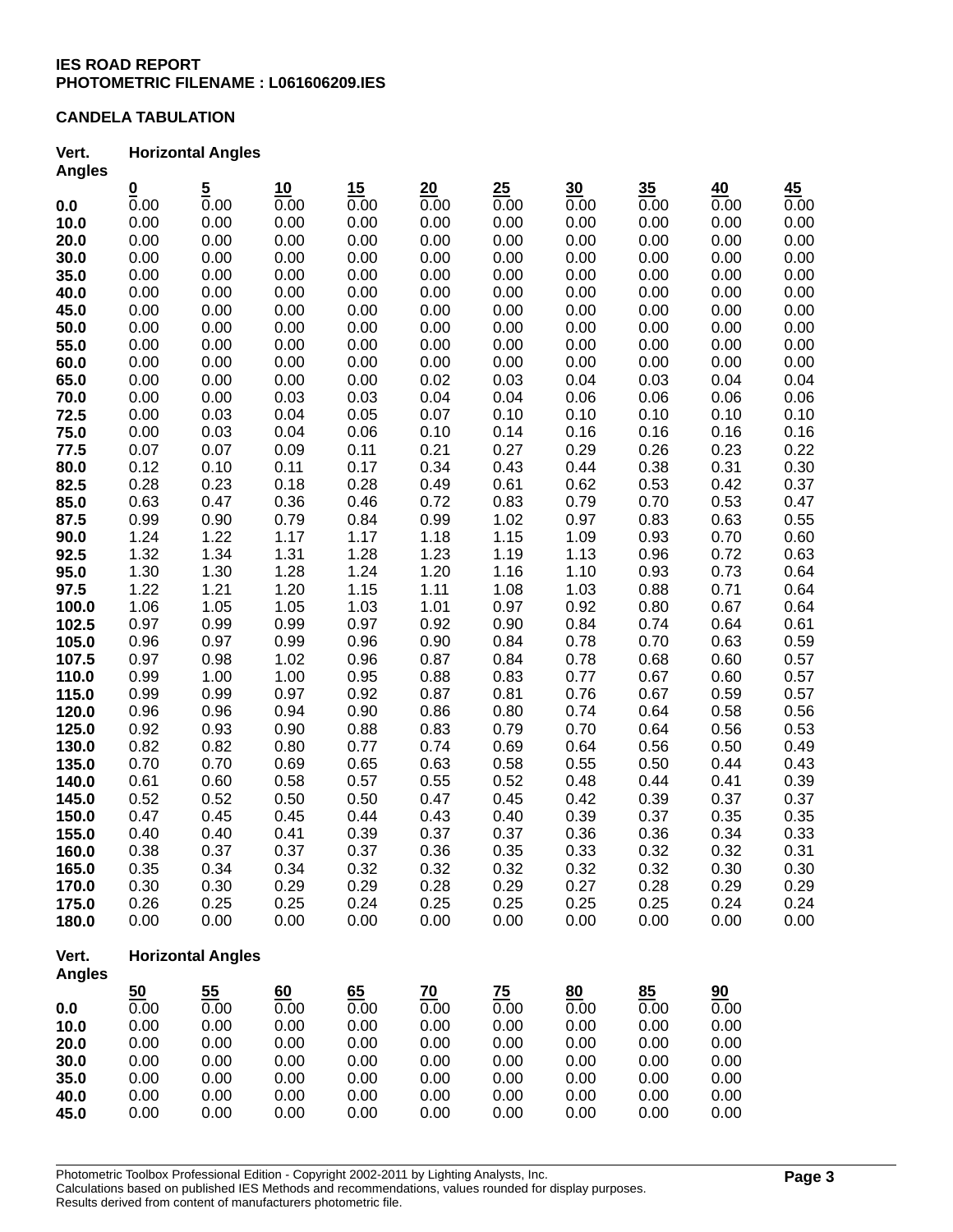## **CANDELA TABULATION - (Cont.)**

| 50.0  | 0.00 | 0.00 | 0.00 | 0.00 | 0.00 | 0.00 | 0.00 | 0.00 | 0.00 |
|-------|------|------|------|------|------|------|------|------|------|
| 55.0  | 0.00 | 0.00 | 0.00 | 0.00 | 0.00 | 0.00 | 0.00 | 0.00 | 0.00 |
| 60.0  | 0.00 | 0.00 | 0.00 | 0.00 | 0.00 | 0.00 | 0.00 | 0.00 | 0.00 |
| 65.0  | 0.04 | 0.04 | 0.04 | 0.05 | 0.06 | 0.06 | 0.07 | 0.07 | 0.07 |
| 70.0  | 0.08 | 0.08 | 0.09 | 0.10 | 0.11 | 0.10 | 0.12 | 0.12 | 0.10 |
| 72.5  | 0.10 | 0.11 | 0.14 | 0.15 | 0.17 | 0.17 | 0.18 | 0.17 | 0.17 |
| 75.0  | 0.16 | 0.17 | 0.19 | 0.21 | 0.23 | 0.24 | 0.24 | 0.26 | 0.24 |
| 77.5  | 0.24 | 0.27 | 0.31 | 0.35 | 0.37 | 0.39 | 0.40 | 0.41 | 0.40 |
| 80.0  | 0.33 | 0.41 | 0.46 | 0.51 | 0.55 | 0.57 | 0.59 | 0.59 | 0.59 |
| 82.5  | 0.44 | 0.55 | 0.67 | 0.73 | 0.77 | 0.78 | 0.81 | 0.82 | 0.82 |
| 85.0  | 0.56 | 0.72 | 0.86 | 0.94 | 0.98 | 1.01 | 1.02 | 1.04 | 1.03 |
| 87.5  | 0.64 | 0.86 | 1.01 | 1.10 | 1.15 | 1.17 | 1.21 | 1.21 | 1.22 |
| 90.0  | 0.70 | 0.93 | 1.10 | 1.19 | 1.24 | 1.27 | 1.30 | 1.32 | 1.34 |
| 92.5  | 0.74 | 0.97 | 1.12 | 1.22 | 1.27 | 1.29 | 1.33 | 1.35 | 1.36 |
| 95.0  | 0.74 | 0.94 | 1.10 | 1.17 | 1.21 | 1.24 | 1.30 | 1.33 | 1.34 |
| 97.5  | 0.72 | 0.90 | 1.03 | 1.10 | 1.14 | 1.18 | 1.23 | 1.26 | 1.27 |
| 100.0 | 0.69 | 0.82 | 0.92 | 0.99 | 1.02 | 1.06 | 1.07 | 1.10 | 1.11 |
| 102.5 | 0.64 | 0.73 | 0.84 | 0.90 | 0.93 | 0.96 | 0.97 | 0.98 | 0.97 |
| 105.0 | 0.63 | 0.70 | 0.79 | 0.84 | 0.87 | 0.90 | 0.91 | 0.92 | 0.92 |
| 107.5 | 0.61 | 0.68 | 0.76 | 0.81 | 0.84 | 0.86 | 0.89 | 0.90 | 0.90 |
| 110.0 | 0.61 | 0.67 | 0.74 | 0.82 | 0.84 | 0.87 | 0.89 | 0.89 | 0.89 |
| 115.0 | 0.59 | 0.66 | 0.74 | 0.82 | 0.84 | 0.87 | 0.88 | 0.89 | 0.89 |
| 120.0 | 0.57 | 0.64 | 0.72 | 0.79 | 0.84 | 0.87 | 0.88 | 0.89 | 0.89 |
| 125.0 | 0.57 | 0.62 | 0.70 | 0.77 | 0.81 | 0.84 | 0.84 | 0.87 | 0.87 |
| 130.0 | 0.50 | 0.54 | 0.62 | 0.70 | 0.71 | 0.75 | 0.77 | 0.77 | 0.77 |
| 135.0 | 0.44 | 0.47 | 0.52 | 0.57 | 0.61 | 0.63 | 0.64 | 0.65 | 0.66 |
| 140.0 | 0.40 | 0.43 | 0.46 | 0.50 | 0.53 | 0.55 | 0.56 | 0.56 | 0.56 |
| 145.0 | 0.37 | 0.39 | 0.41 | 0.44 | 0.46 | 0.47 | 0.47 | 0.49 | 0.49 |
| 150.0 | 0.35 | 0.36 | 0.38 | 0.39 | 0.42 | 0.43 | 0.44 | 0.44 | 0.44 |
| 155.0 | 0.34 | 0.35 | 0.36 | 0.37 | 0.37 | 0.39 | 0.40 | 0.40 | 0.40 |
| 160.0 | 0.31 | 0.32 | 0.33 | 0.33 | 0.35 | 0.36 | 0.37 | 0.35 | 0.35 |
| 165.0 | 0.31 | 0.31 | 0.30 | 0.31 | 0.32 | 0.32 | 0.32 | 0.32 | 0.33 |
| 170.0 | 0.27 | 0.28 | 0.29 | 0.29 | 0.28 | 0.28 | 0.28 | 0.28 | 0.28 |
| 175.0 | 0.24 | 0.24 | 0.24 | 0.24 | 0.24 | 0.24 | 0.24 | 0.24 | 0.24 |
| 180.0 | 0.00 | 0.00 | 0.00 | 0.00 | 0.00 | 0.00 | 0.00 | 0.00 | 0.00 |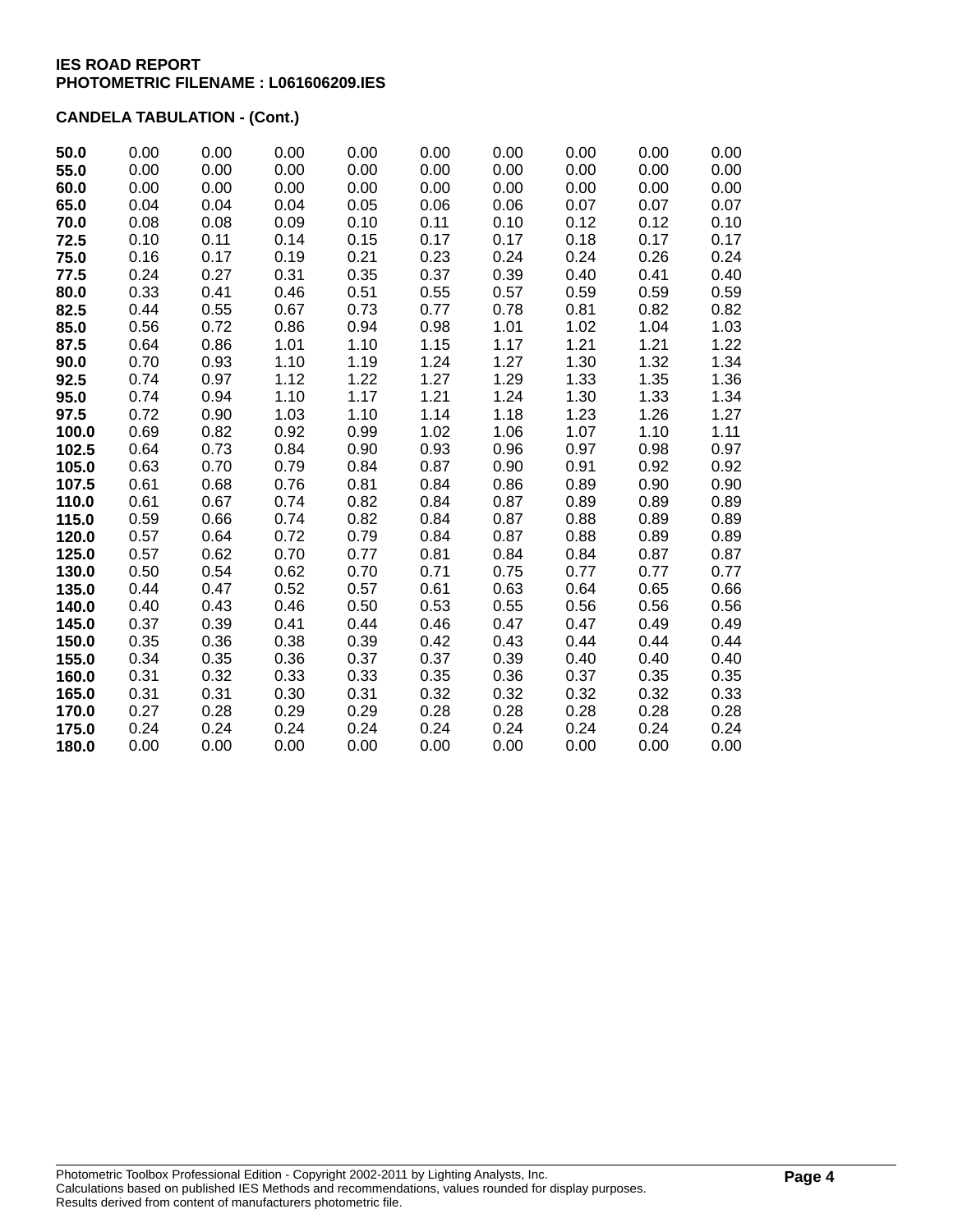#### **COEFFICIENTS OF UTILIZATION**



#### **FLUX DISTRIBUTION**

|                           | Lumens | Percent<br>Of Luminaire |
|---------------------------|--------|-------------------------|
| Downward Street Side      | 0.5    | 9.4                     |
| Downward House Side       | 0.5    | 9.4                     |
| Downward Total            | 1.0    | 17.9                    |
| <b>Upward Street Side</b> | 2.3    | 40.6                    |
| <b>Upward House Side</b>  | 2.3    | 40.6                    |
| <b>Upward Total</b>       | 4.6    | 82.2                    |
| <b>Total Flux</b>         | 5.6    | 100.1                   |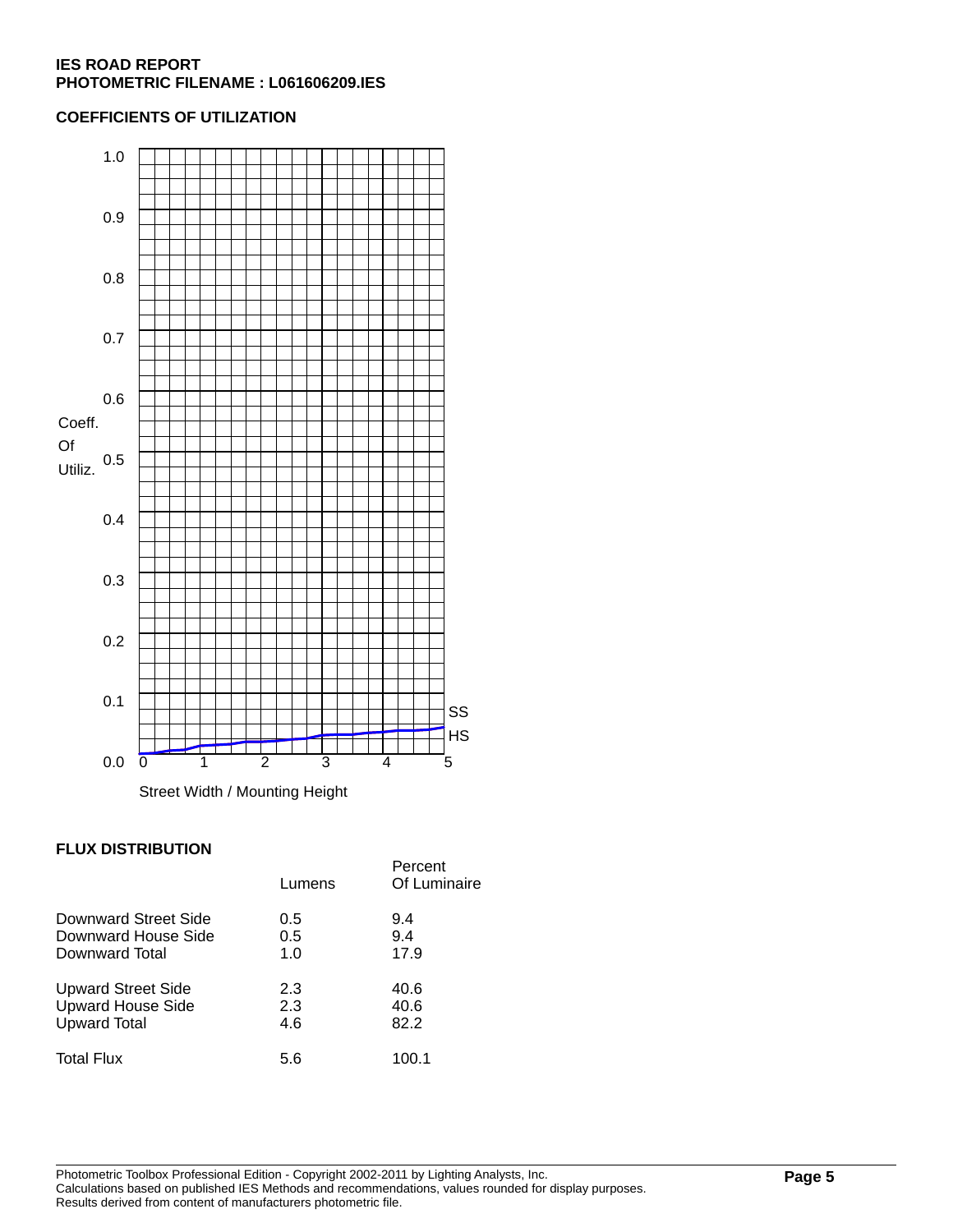## **POLAR GRAPH**



Maximum Candela = 1.36 Located At Horizontal Angle = 90, Vertical Angle = 92.5 # 1 - Vertical Plane Through Horizontal Angles (90 - 270) (Through Max. Cd.) # 2 - Horizontal Cone Through Vertical Angle (92.5) (Through Max. Cd.)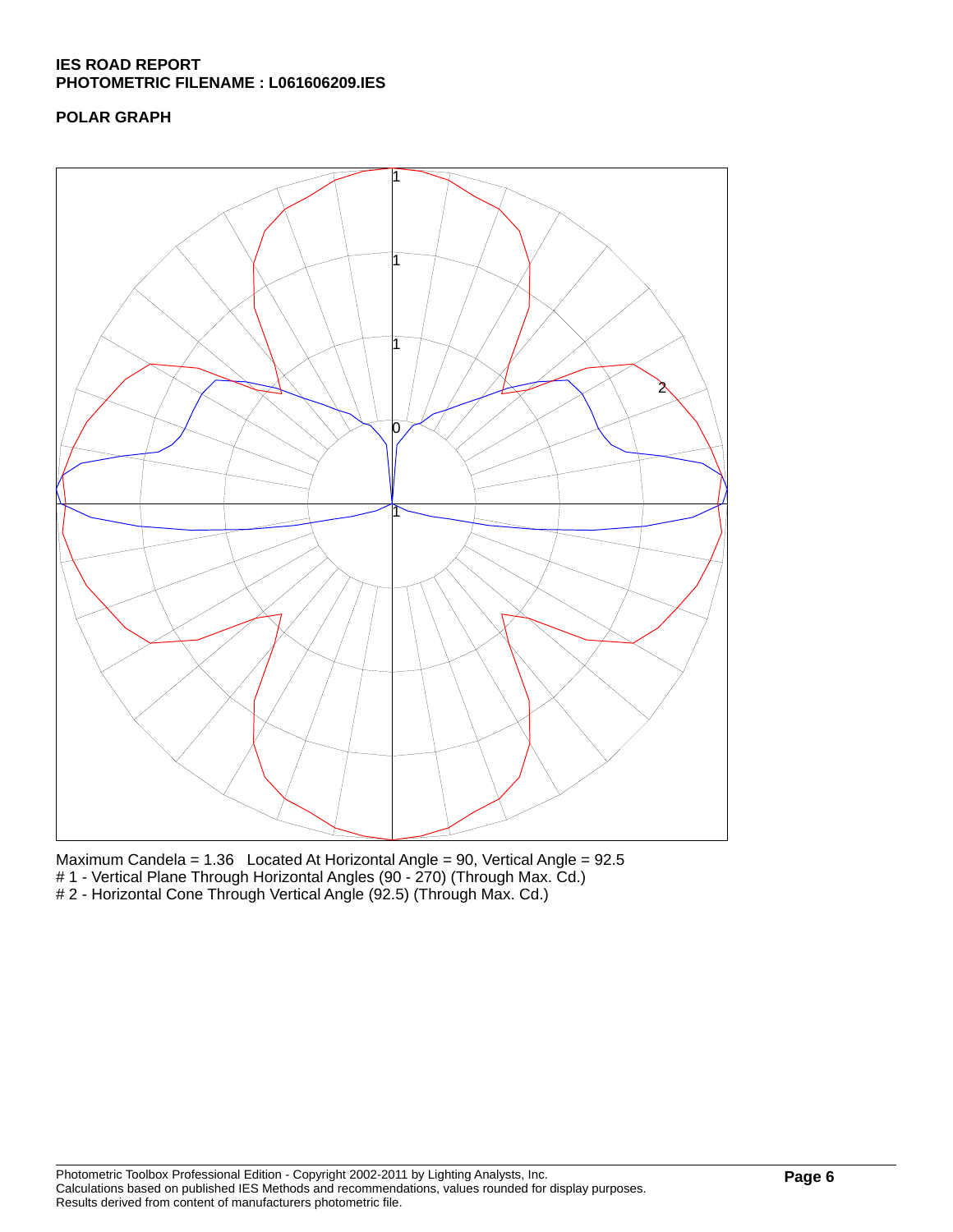**ISOFOOTCANDLE LINES OF HORIZONTAL ILLUMINANCE**



(+) = Maximum Candela Point